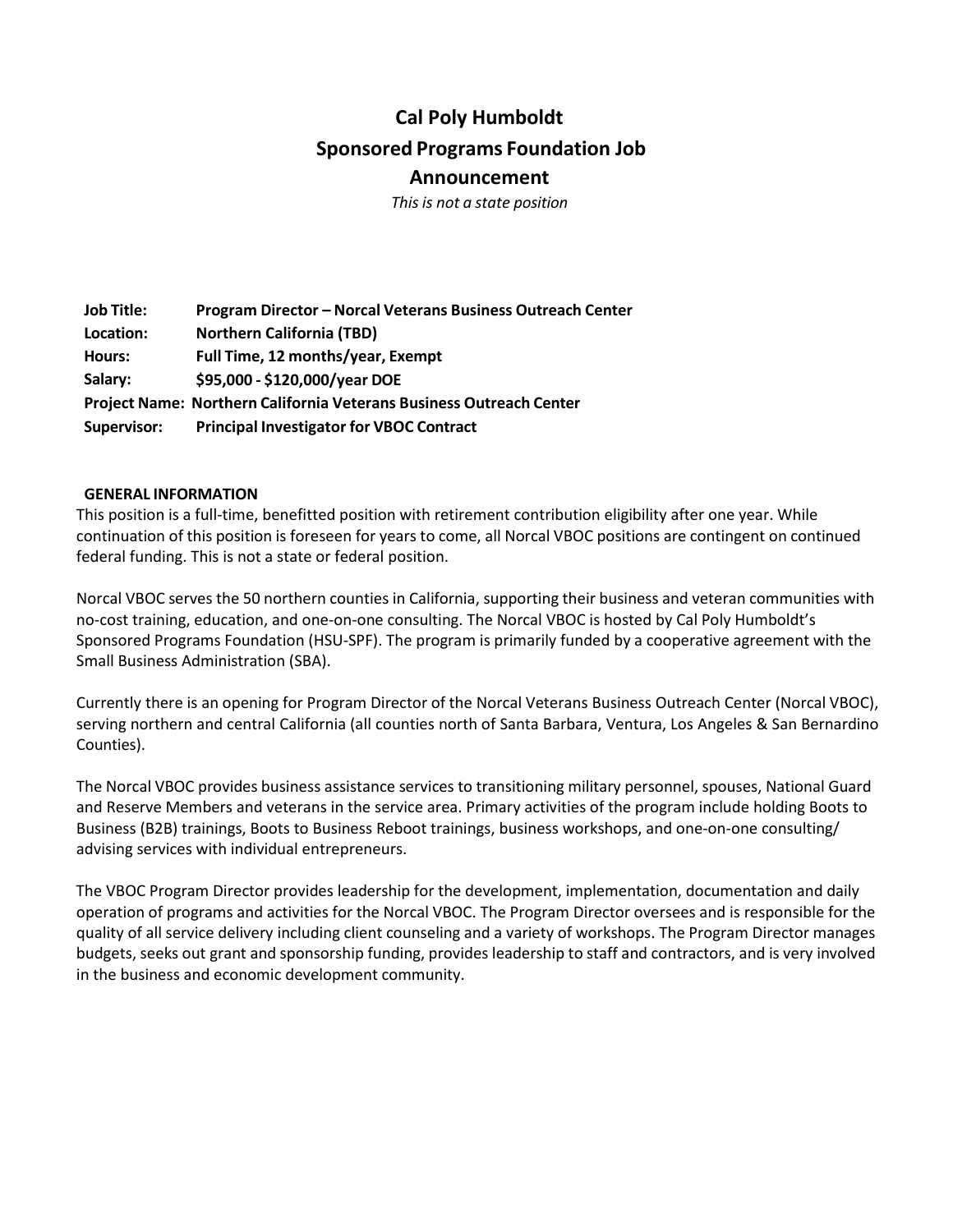#### **ESSENTIAL FUNCTIONS & RESPONSIBILITIES**

- Ensuring that the VBOC Project and services are delivered in accordance with the FOA, Notice of Award, regulations, and statute.
- Ensuring that the VBOC is compliant with all relevant awards and their components (i.e. FOA, notice of award, etc.), federal and state regulations, all applicable statutes, and OMB circulars.
- Grants management reporting & compliance (budget, reimbursements, staffing, travel, quarterly/year end reports).
- Ensuring that all communications from the OVBD are provided to the appropriate parties of the VBOC.
- Development and implementation of strategic plan for VBOC.
- Development and implementation of staffing and budget plans.
- Supervise, train and evaluate the performance of assigned staff and independent contractors serving as VBOC business advisors. Conduct regular staff and advisor meetings.
- Evaluate and manage training programs; develop and implement new programs and/or changes to existing programs, as necessary to ensure performance goals are met.
- Regular engagement within business, economic development, and finance communities. Work to further develop the small business ecosystem in the area. Promote and market Norcal VBOC programs and services strategically within the region; make presentations to local and regional business and civic groups and organizations as appropriate.
- Development and implementation of stakeholder outreach & collaboration plan (B2B installations, SBA resource partners, community partners, SBA district offices, veteran service organizations, etc.).
- Identify, develop and obtain additional funding to expand Norcal VBOC services and outreach. Pursue opportunities including, but not limited to corporate sponsors, business community contributions, grants and more, provided that they align with the VBOC mission and vision.
- Determine needs of the local veteran community, ensure these needs are met, and measure the impact of services.
- Manage VBOC budget and resource allocation in line with contract requirements.
- Development and implementation of performance goals (B2B, Reboot, other trainings, counseling, outreach, referrals).
- Performance goal documentation & reporting.
- Development and implementation of B2B delivery & reporting strategy.
- Establish and maintain professional relationships with local, state and federal elected officials and their staffs.
- Review and manage VBOC client records and systems and program operations to assure audit readiness. Conduct client follow‐up activities and complete project evaluation reports and collect data to provide economic impact narratives.
- Meet with current and/or prospective veteran small business owners to provide direct business advising as needed.
- Perform other duties as assigned

## **KNOWLEDGE, SKILLS & ABILITIES**

- Familiarity with the small business market and how to serve the businesses/owners in this sector.
- Familiarity with the needs of veterans, transitioning servicemembers, and their spouses.
- Demonstrated skill in making presentations to community groups.
- Demonstrated ability to plan and execute a variety of events (large and small).
- Experience using Microsoft Office Suite and video conferencing software like Zoom.
- Ability to direct, supervise, plan and evaluate work of staff.
- Strong project management, time management, and performance measurementskills.
- Ability to develop strong relationships and work with senior level executives.
- Ability to work effectively as part of a management team.
- Ability to prepare clear, concise and timely reports and correspondence.
- Prior experience creating and managing budgets.